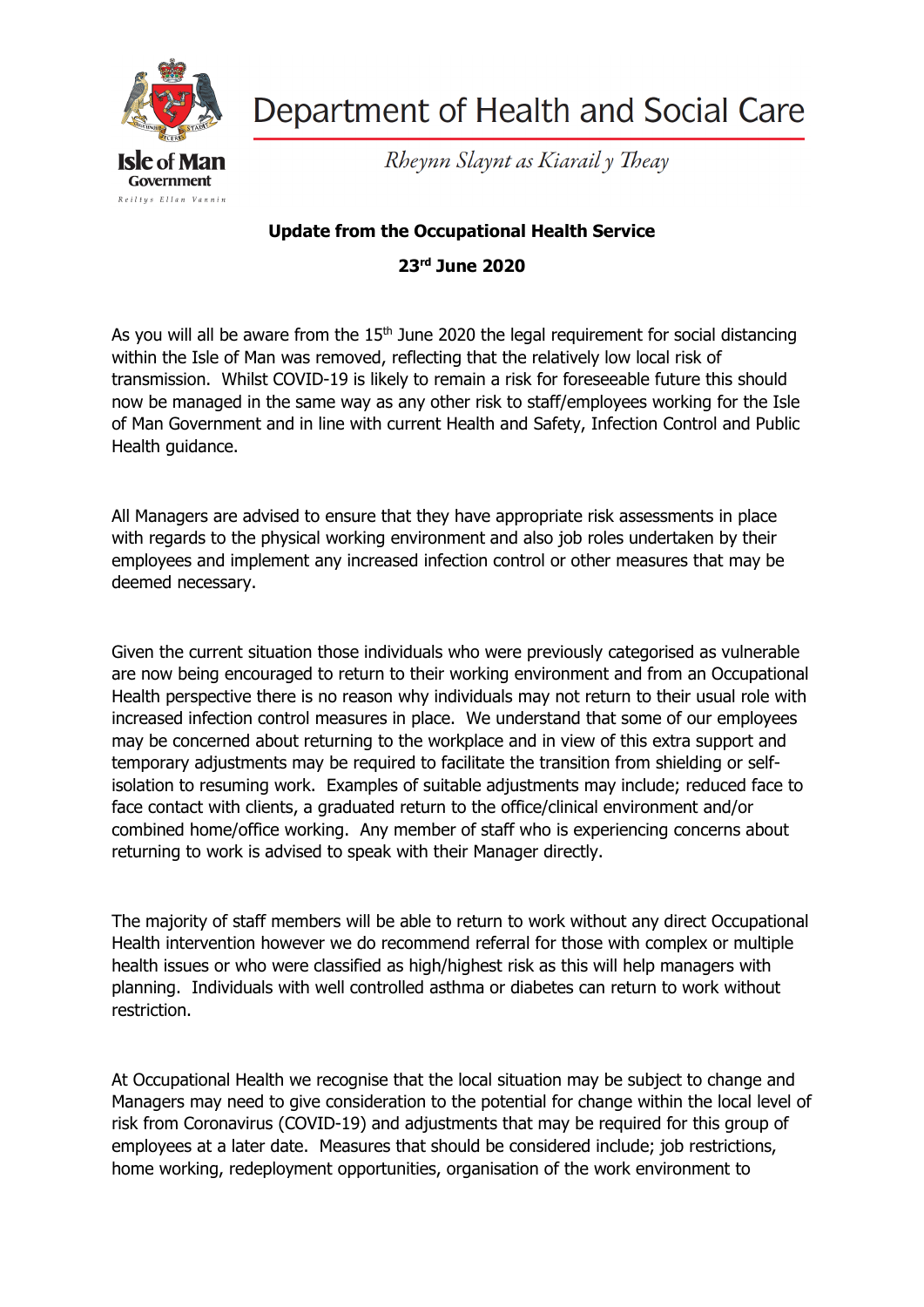accommodate isolation/self-distancing, personal and protective equipment where required. Please be advised that there is still a global pandemic and we must and still be ready to act fast and take the necessary precautions if the situation changes.

Advice for anyone who may be experiencing potential symptoms of Covid-19 remains the same; if you feel unwell and are displaying symptoms you must stay at home, self-isolate and call the 111 hotline for further assessment and advice. Increased handwashing, with soap and water for at least 20 seconds, is recommended as is coughing and sneezing in to either a tissue or the crook of your elbow. Sanitizing of communal areas is also recommended.

A generic risk assessment template for staff returning to the workplace and also a risk template for staff returning to clinical work can be found attached. For Managers requiring further advice and / or support please contact either Occupational Health or the Health and Safety Team.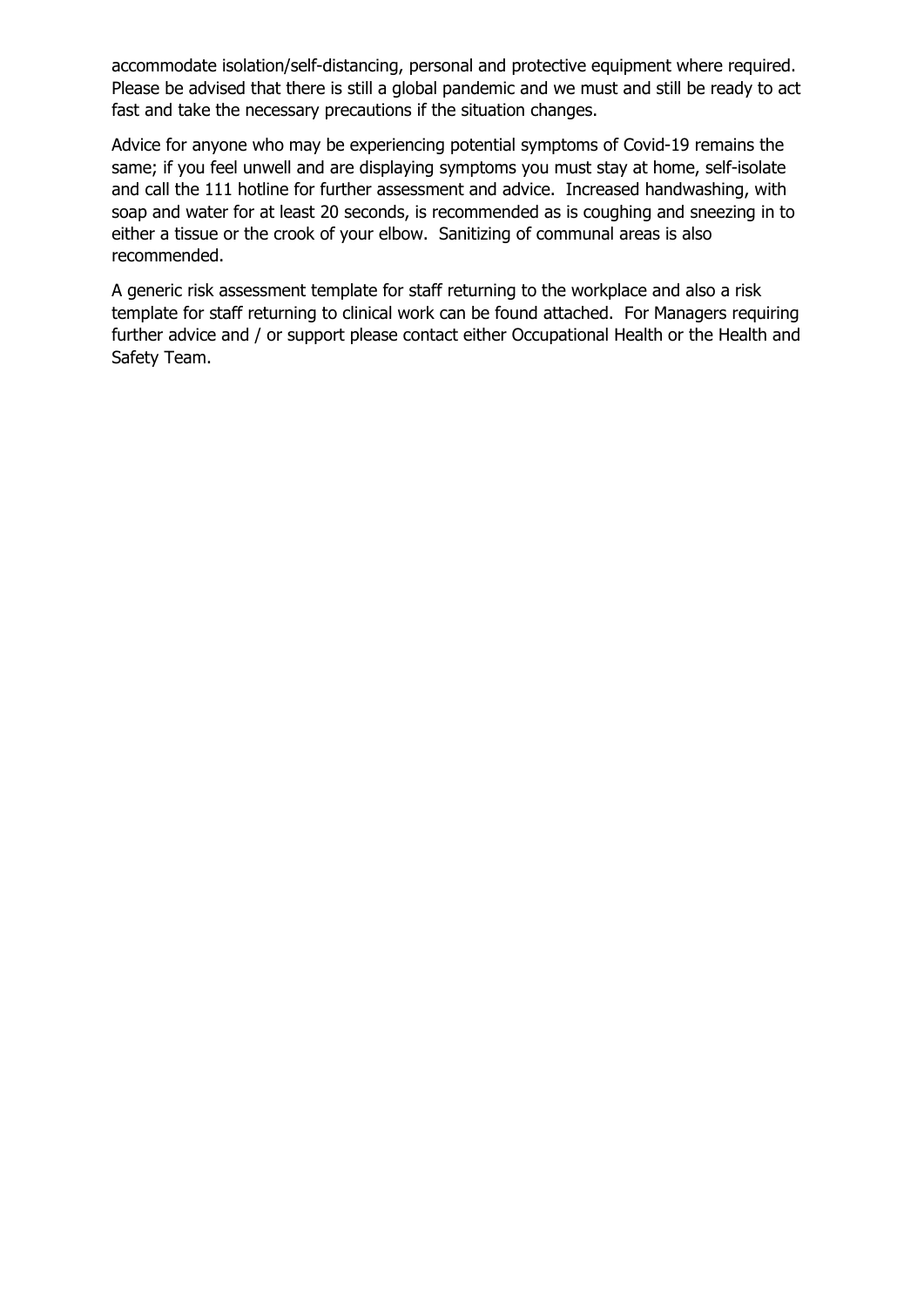**Pro- forma Generic Risk Assessment to be adapted by the Employer following the lifting of lockdown restrictions – Staff returning to their normal place of work.**

| Document Type                   | <b>Risk Assessment</b> |          |                                |
|---------------------------------|------------------------|----------|--------------------------------|
| Document No                     |                        | Author   | Health, Safety & Welfare Team. |
| Revision                        | V002                   | Owner    |                                |
|                                 |                        | Approved |                                |
| Risk Assessment Carried Out By: |                        | Date     |                                |
| Subject:                        |                        |          |                                |

| <b>Key to Table</b>          |                                                                                                          |                            |                                                                                       |                            |
|------------------------------|----------------------------------------------------------------------------------------------------------|----------------------------|---------------------------------------------------------------------------------------|----------------------------|
| <b>Likelihood Rating (L)</b> | <b>Assessment</b><br>What is the likelihood of<br>sustained human-to-human<br>transmission of the virus? | <b>Severity Rating (S)</b> | <b>Likely result</b><br>What is the impact should transmission of the<br>virus occur? | <b>Risk Rating (L x S)</b> |
| Rating 1                     | Almost impossible to occur                                                                               | Rating 1                   | No illness from transmission of the virus                                             | $0 - 8$ (Low Risk)         |
| Rating 2                     | Unlikely                                                                                                 |                            |                                                                                       |                            |
| Rating 3                     | Likely                                                                                                   |                            |                                                                                       | $9 - 15$ (Medium Risk)     |
| Rating 4                     | Very likely                                                                                              |                            |                                                                                       |                            |
| Rating 5                     | Almost certain                                                                                           | Rating 5                   | Illness from transmission of the virus                                                | $16 + (High Risk)$         |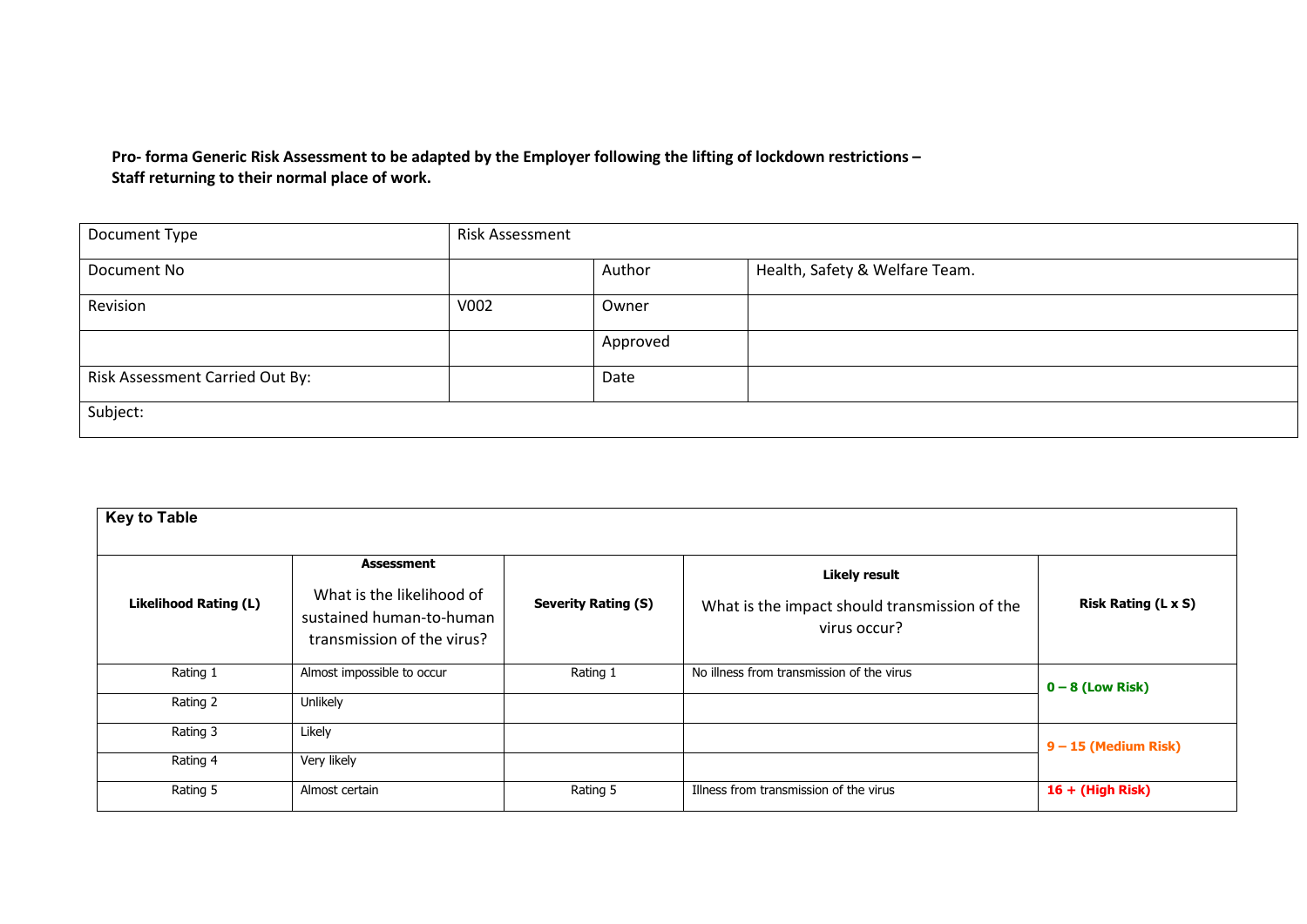| <b>Persons at Risk</b>                                                                                                                                                                                                        |            |            | <b>Risk</b> | <b>Existing Precautions</b> | <b>Revised Risk Rating</b>                                                                                                                                                                                                                                                                         | <b>Additional Controls needed?</b> |                                                                                                                                                                                                                                                                                                                                                                                                                                                                                                                                                                                                                            |  |
|-------------------------------------------------------------------------------------------------------------------------------------------------------------------------------------------------------------------------------|------------|------------|-------------|-----------------------------|----------------------------------------------------------------------------------------------------------------------------------------------------------------------------------------------------------------------------------------------------------------------------------------------------|------------------------------------|----------------------------------------------------------------------------------------------------------------------------------------------------------------------------------------------------------------------------------------------------------------------------------------------------------------------------------------------------------------------------------------------------------------------------------------------------------------------------------------------------------------------------------------------------------------------------------------------------------------------------|--|
| Hazard/Risk/<br>Consequence                                                                                                                                                                                                   | Staff      | Cont'r     | Visitor     | Rating<br>$(L \times S)$    | (with precautions)<br>(Refer to HSE Guidance if applicable)<br>$(L \times S)$                                                                                                                                                                                                                      |                                    | (add comments)                                                                                                                                                                                                                                                                                                                                                                                                                                                                                                                                                                                                             |  |
| Access to<br>property<br>Exposure to<br>virus<br>Breach of any<br>social distance<br>requirements<br>during<br>entrance/exit<br>Non<br>employees<br>accessing site<br>increases<br>headcount and<br>potential virus<br>spread | $\sqrt{ }$ | $\sqrt{ }$ | $\sqrt{ }$  |                             | • Hand sanitiser available upon entry and<br>on entry to each floor<br>• Cleaning schedule enhanced to including<br>regular cleaning of doors fixings, light<br>switches, push to exit buttons and other<br>high contact areas.<br>Reception area to have hand santisier<br>and hard surface wipes |                                    | • Continue to monitor Social Distancing<br>Guidance which may return as published<br>on Government Website and adjust<br>controls when necessary.<br>https://covid19.gov.im/social-distancing/<br>• Use promotional material to encourage<br>good hygiene<br>• Communicate public counter<br>arrangements with members of the public<br>through media and other communication<br>opportunities.<br>• Visitors, contractors and employees who<br>are on site but not at their usual place of<br>work should be encouraged to sign in and<br>out of the premises. This will support any<br>public health tracing activities. |  |
| Lack of awareness<br>of COVID-19<br>arrangements for<br>re-occupancy and<br>return to norm                                                                                                                                    | $\sqrt{ }$ | $\sqrt{ }$ | $\sqrt{ }$  |                             | • Employees to be fully briefed on<br>procedure prior to returning to work and<br>reminded through internal comms<br>• Communicate public counter<br>arrangements with members of the<br>public through media and other<br>communication opportunities                                             |                                    | • Regular communications with staff about<br>arrangements for site                                                                                                                                                                                                                                                                                                                                                                                                                                                                                                                                                         |  |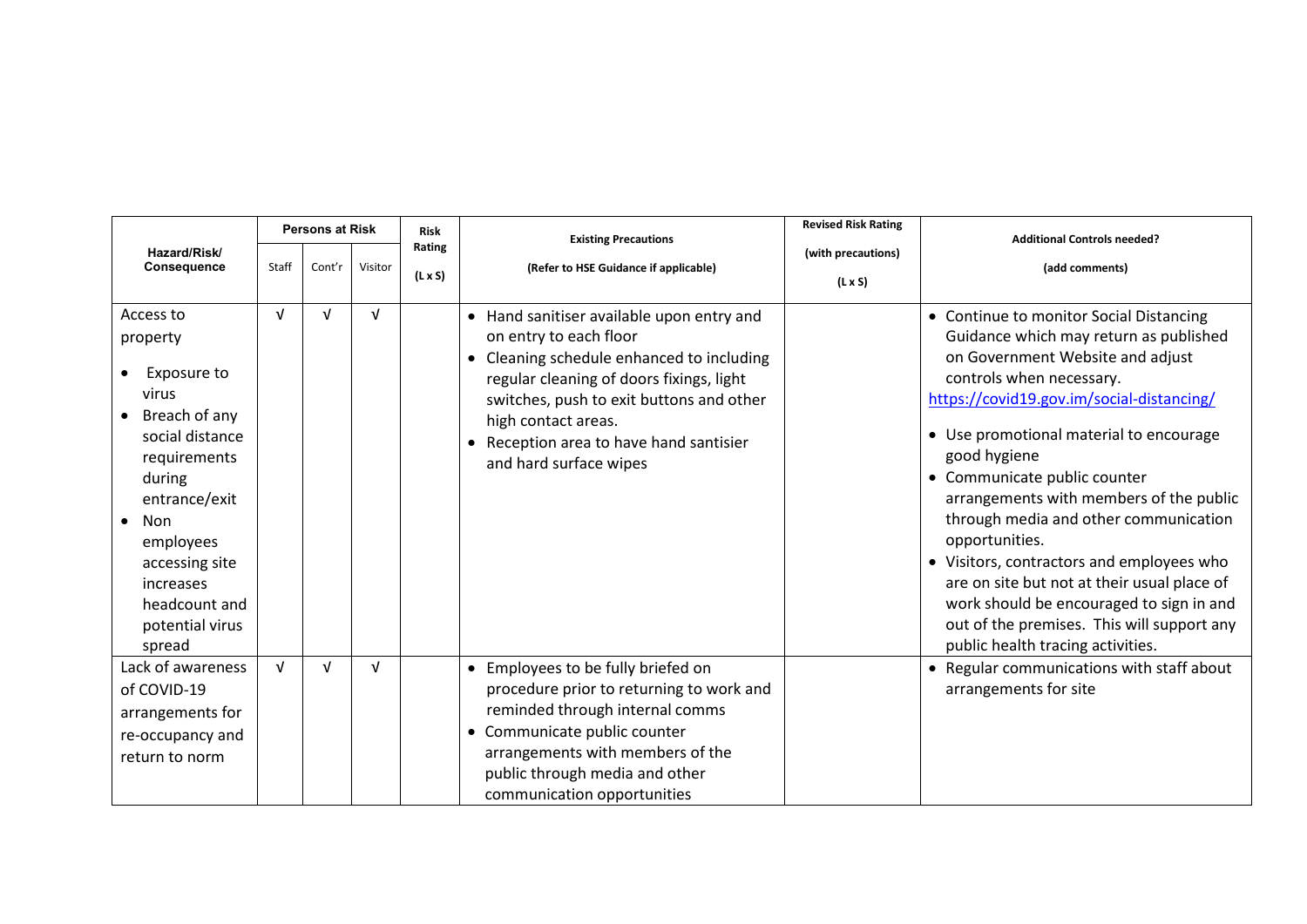|                                                                          |                 | <b>Persons at Risk</b> |            | Risk                     | <b>Existing Precautions</b>                                                                                                                                                             | <b>Revised Risk Rating</b>           | <b>Additional Controls needed?</b>                                                                    |
|--------------------------------------------------------------------------|-----------------|------------------------|------------|--------------------------|-----------------------------------------------------------------------------------------------------------------------------------------------------------------------------------------|--------------------------------------|-------------------------------------------------------------------------------------------------------|
| Hazard/Risk/<br>Consequence                                              | Staff<br>Cont'r |                        | Visitor    | Rating<br>$(L \times S)$ | (Refer to HSE Guidance if applicable)                                                                                                                                                   | (with precautions)<br>$(L \times S)$ | (add comments)                                                                                        |
|                                                                          |                 |                        |            |                          | • Visitors to be fully briefed at entrance<br>point and contact to be limited to as little<br>of the building as possible to avoid cross<br>contamination.                              |                                      |                                                                                                       |
| Cross<br>Contamination -<br>shower and<br>changing Facilities            | $\sqrt{ }$      | $\sqrt{ }$             |            |                          | • Clear use and cleaning guidance set for<br>staff only areas for management of<br>showers, lockers and changing rooms to<br>ensure they are kept clean and clear of<br>personal items. |                                      | • Consider water hygiene standards and<br>compliance prior to use                                     |
| Cross<br>Contamination<br>Circulation areas -<br>stairs and<br>corridors | $\sqrt{ }$      | $\sqrt{ }$             | $\sqrt{ }$ |                          | • Cleaning schedules to include touch<br>points                                                                                                                                         |                                      | • Hand sanitiser available for use at the top<br>at the entrance to each floor and final exit<br>door |
| Cross<br>Contamination -<br>workstations                                 | $\sqrt{ }$      |                        |            |                          | • Cleaning materials available for use at<br>workstations (hard surface wipes)                                                                                                          |                                      |                                                                                                       |
| Cross<br>Contamination-<br>staff toilets                                 | $\sqrt{ }$      | $\sqrt{ }$             |            |                          | • Providing clean handwashing facilities.<br>• Employees reminded by signage to wash<br>hands using soap and water following the<br>use of the facilities.                              |                                      |                                                                                                       |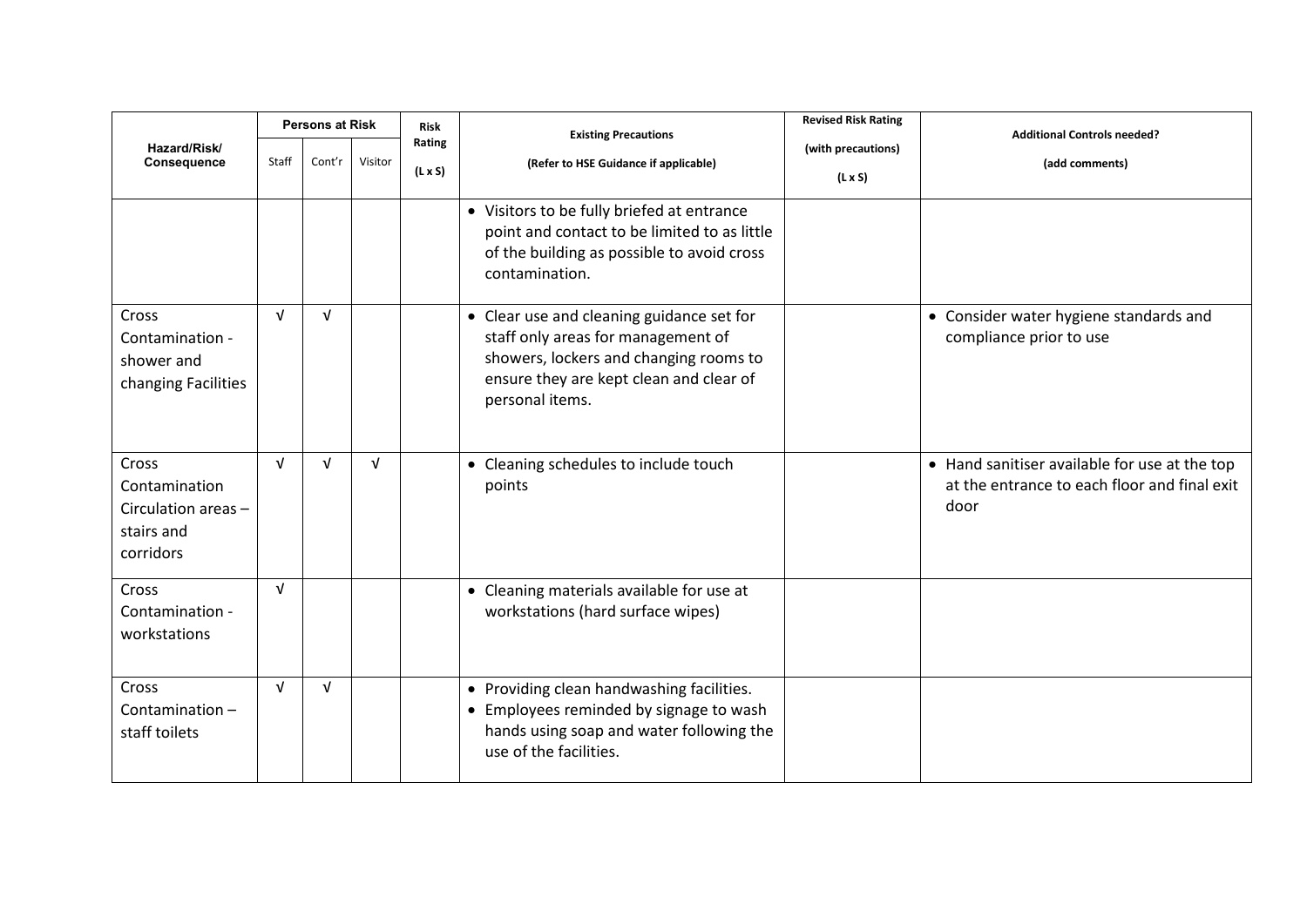|                                                            |            | <b>Persons at Risk</b> |            | <b>Risk</b>              | <b>Existing Precautions</b>                                                                                                                                                                                                                                                                                                                                                                                            | <b>Revised Risk Rating</b>           | <b>Additional Controls needed?</b>                                                                                                                                                                                                                                                                 |  |
|------------------------------------------------------------|------------|------------------------|------------|--------------------------|------------------------------------------------------------------------------------------------------------------------------------------------------------------------------------------------------------------------------------------------------------------------------------------------------------------------------------------------------------------------------------------------------------------------|--------------------------------------|----------------------------------------------------------------------------------------------------------------------------------------------------------------------------------------------------------------------------------------------------------------------------------------------------|--|
| Hazard/Risk/<br>Consequence                                | Staff      | Cont'r                 | Visitor    | Rating<br>$(L \times S)$ | (Refer to HSE Guidance if applicable)                                                                                                                                                                                                                                                                                                                                                                                  | (with precautions)<br>$(L \times S)$ | (add comments)                                                                                                                                                                                                                                                                                     |  |
| Cross<br>Contamination-<br>staff<br>kitchen/break<br>areas | $\sqrt{ }$ | $\sqrt{ }$             |            |                          | • Employees responsible for removing their<br>own waste and cleaning areas used such<br>as counter tops etc.<br>• Food to be stored tidily in the fridge to<br>remove unnecessary cross contamination<br>risks.<br>• Employees responsible for removing their<br>own waste and cleaning table etc. where<br>they were seated.                                                                                          |                                      | • Remind staff to not share cups, glasses,<br>dishes and cutlery. Be sure dishes are<br>washed in soap and water after use by<br>staff - as per COVID website 15.06.2020                                                                                                                           |  |
| Cross<br>Contamination $-$<br>meeting spaces               | $\sqrt{ }$ | $\sqrt{ }$             | $\sqrt{ }$ |                          | • Continue to promote the use of remote<br>meeting facilities wherever possible.<br>• All face to face meetings and gatherings<br>to be restricted other than essential<br>meetings.                                                                                                                                                                                                                                   |                                      | • Meeting rooms to include or notice to say<br>where to find items such as<br>Hard surface wipes<br>$\circ$<br>Hand sanitiser<br>$\Omega$<br><b>Tissues</b><br>$\circ$<br>Waste bin<br>$\circ$                                                                                                     |  |
| Becoming ill on<br>the premises                            | $\sqrt{ }$ |                        |            |                          | • If an employee becomes ill on the<br>premises with COVID-19 symptoms then<br>employee will leave immediately, or if<br>waiting for transport, be moved to a<br>designated waiting area (outside if<br>possible or in a well-ventilated room if<br>weather is poor) until transport arrives.<br>Workstation to be cordoned off and<br>cleaned thoroughly as well as communal<br>areas where the employee has visited. |                                      | • Employees reminded to remain away from<br>the office if they display any symptoms as<br>highlighted by public health<br>• Signage reminding all people entering the<br>building to remain out if they have any<br>symptoms of COVID-19<br>https://covid19.gov.im/about-<br>coronavirus/symptoms/ |  |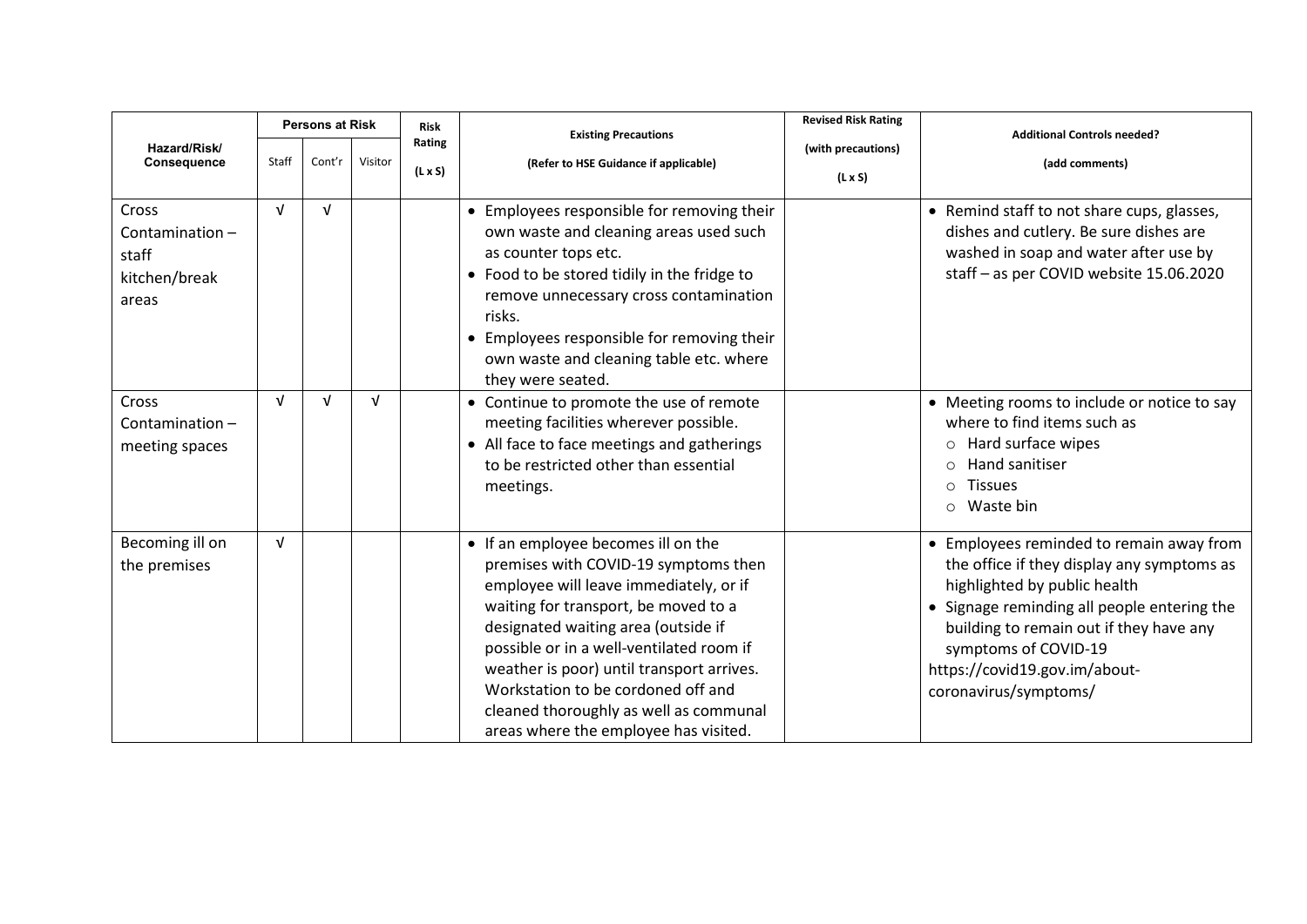|                                                                                               |              | <b>Persons at Risk</b> |            | <b>Risk</b>              | <b>Existing Precautions</b>                                                                                                                                                                                                                                                                | <b>Revised Risk Rating</b>           | <b>Additional Controls needed?</b>                                                                                                                                             |  |
|-----------------------------------------------------------------------------------------------|--------------|------------------------|------------|--------------------------|--------------------------------------------------------------------------------------------------------------------------------------------------------------------------------------------------------------------------------------------------------------------------------------------|--------------------------------------|--------------------------------------------------------------------------------------------------------------------------------------------------------------------------------|--|
| Hazard/Risk/<br><b>Consequence</b>                                                            | <b>Staff</b> | Cont'r                 | Visitor    | Rating<br>$(L \times S)$ | (Refer to HSE Guidance if applicable)                                                                                                                                                                                                                                                      | (with precautions)<br>$(L \times S)$ | (add comments)                                                                                                                                                                 |  |
| Mental wellbeing                                                                              | $\sqrt{ }$   |                        |            |                          | • Employers will consider the mental<br>wellbeing of employees, their appetite to<br>work from the office and facilitate the<br>correct solution to ease anxiety levels.<br>Induction questionnaire completed by<br>employees to assist in identifying issues<br>or concerns of employees. |                                      | • Consider phased return and work with<br>Occupational Health where necessary.                                                                                                 |  |
| Personal hygiene                                                                              | $\sqrt{ }$   | $\sqrt{ }$             | $\sqrt{ }$ |                          | • Washing hands will be promoted on a<br>regular basis<br>• Signage in place on health and safety<br>noticeboards and inside toilet areas                                                                                                                                                  |                                      |                                                                                                                                                                                |  |
| Government<br>information and<br>guidelines may be<br>updated                                 | $\sqrt{ }$   | $\sqrt{ }$             | $\sqrt{ }$ |                          | • Current guidelines posted by the<br>Government will be regularly reviewed<br>and the risk assessments amended to<br>accommodate new requirements.<br>• This information will be relayed to all<br>persons at risk.                                                                       |                                      | Continuously review for updated guidance<br>on the Covid website:<br>https://covid19.gov.im/businesses/guidance-<br>for-businesses-and-employees/                              |  |
| Critical resources<br>for office<br>emergency<br>situation<br>unavailable:<br>First Aid Cover | $\sqrt{ }$   | $\sqrt{ }$             | $\sqrt{ }$ |                          | • Ensure sufficient First Aiders are available<br>during all operational hours                                                                                                                                                                                                             |                                      | First aiders to be aware of guidance for<br>supporting a casualty during pandemic.<br>https://www.sja.org.uk/get-advice/first-aid-<br>advice/covid-19-advice-for-first-aiders/ |  |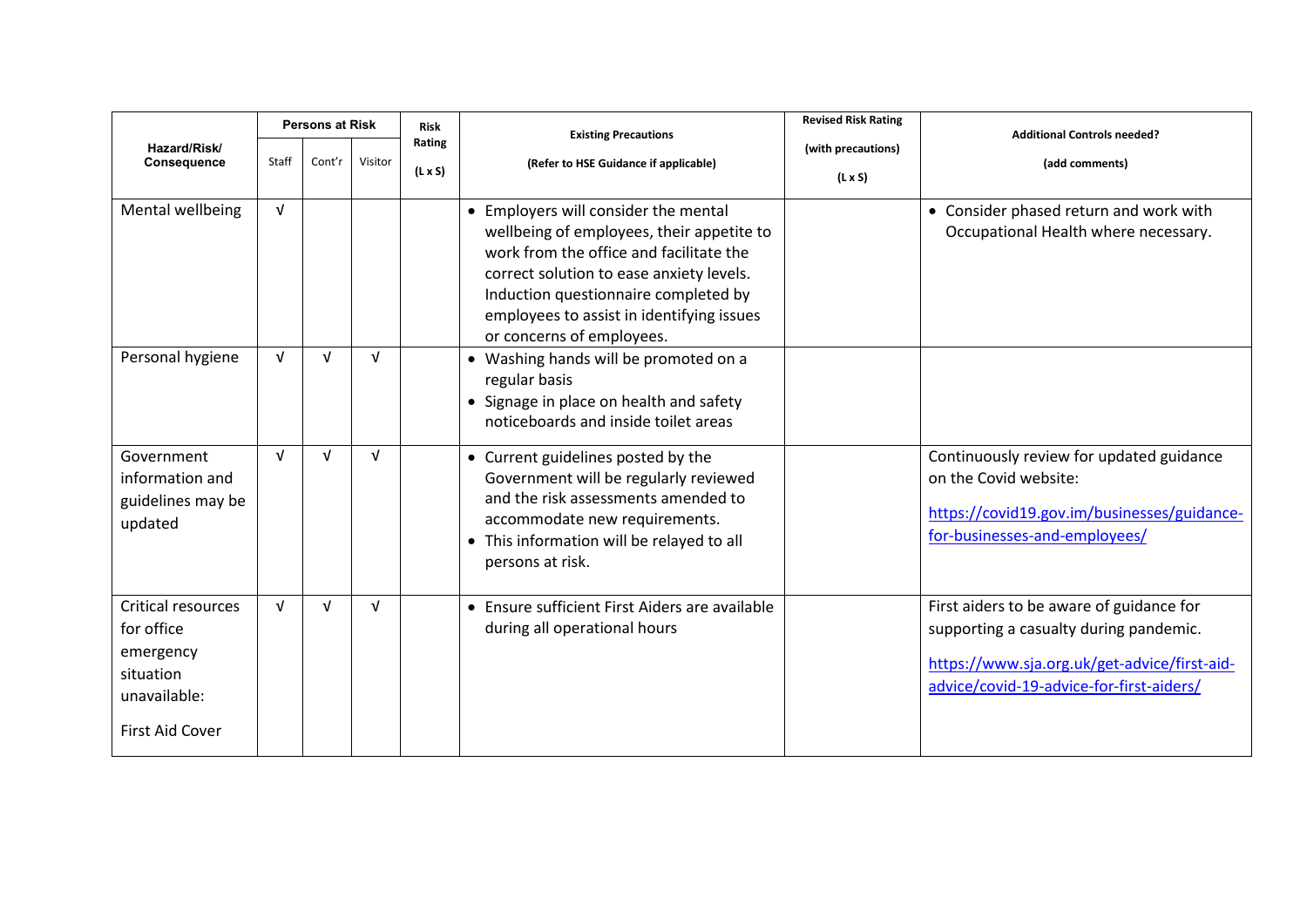|                                                                                                                           | <b>Persons at Risk</b> |        | <b>Risk</b><br><b>Existing Precautions</b> |                          | <b>Revised Risk Rating</b><br><b>Additional Controls needed?</b>                |                                      |                |
|---------------------------------------------------------------------------------------------------------------------------|------------------------|--------|--------------------------------------------|--------------------------|---------------------------------------------------------------------------------|--------------------------------------|----------------|
| Hazard/Risk/<br><b>Consequence</b>                                                                                        | Staff                  | Cont'r | Visitor                                    | Rating<br>$(L \times S)$ | (Refer to HSE Guidance if applicable)                                           | (with precautions)<br>$(L \times S)$ | (add comments) |
| Critical resources<br>for office<br>emergency<br>situation<br>unavailable:<br>Fire Wardens and<br>Incident<br>Controllers | $\sqrt{ }$             | ν      | $\sqrt{ }$                                 |                          | • Ensure sufficient Fire Wardens are<br>available during all operational hours. |                                      |                |
| <b>ssessors</b><br>Signature:                                                                                             |                        |        |                                            |                          |                                                                                 |                                      | Yes / No       |

**Date of Assessment**: ………………………. **Review Date:** …………………………………. **Person responsible for action:** ………………………………………………